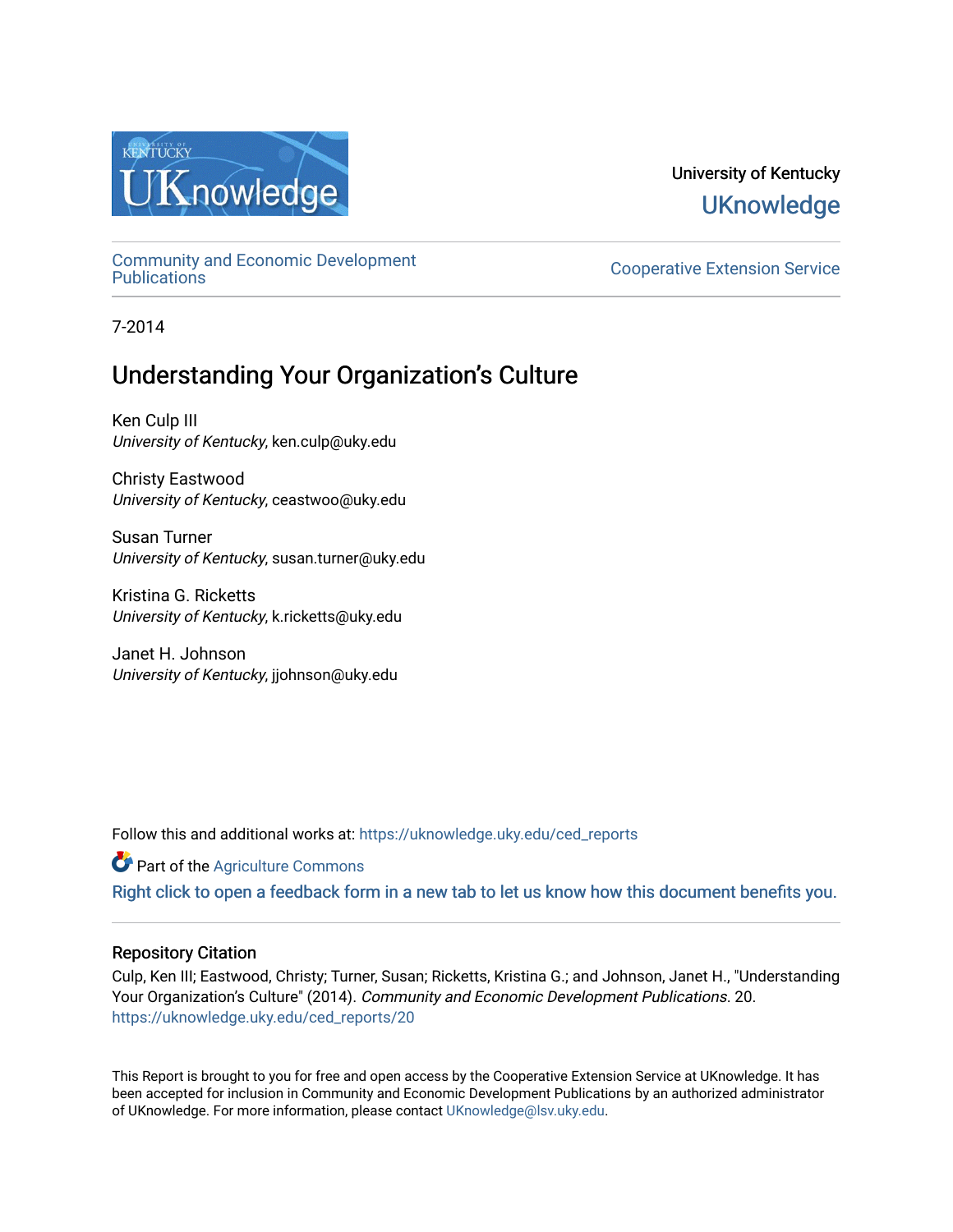#### COOPERATIVE EXTENSION SERVICE

**UNIVERSITY OF KENTUCKY COLLEGE OF AGRICULTURE, FOOD AND ENVIRONMENT, LEXINGTON, KY, 40546**

CLD2-1-4H







# Understanding Your Organization's Culture

*The only thing of real importance that leaders do is to create and manage culture. —Edgar Schein*

## **Rationale:**

Effective members, volunteers and leaders have a profound effect upon the culture of their organizations. Members, volunteers and leaders develop policies and serve as role models for the organization. All of these factors impact an organization's culture; therefore, it is important that members, volunteers and leaders understand the importance and role of culture in the organization and learn how to operate within the culture of an organization to gain the desired results.

# **Program Goal:**

To develop a working knowledge of the role that culture plays and the effect it has within an organization.

## **Program Objectives:**

- • Define general and organizational culture
- • Recognize different levels of culture within your organization
- Recognize the effects of a toxic culture on an organization and determine ways to make the organization's culture more positive

# **Pre-Program Preparation:**

- • Read and make copies of "Understanding Your Organization's Culture" (CLD2-1) fact sheet.
- • Print (or import into a PowerPoint) the two or three pictures you will use for the Introductory Activity.
- Gather and bring tangible items to demonstrate the different levels of culture of your organization. (See Objective 2, Learning Activity 2 for a list of examples.)
- Make copies of the "Is this Organization Toxic?" handout.
- • Secure flip chart and markers.

#### **Introduction:**

A variety of features give an organization meaning and make it familiar and recognizable. One of these features is culture. Culture gives meaning to nearly every aspect of life and is no less important within an organizational setting. Understanding culture in the general sense can lead to a working knowledge of organizational culture. This understanding could result in more effective members, volunteers and leaders, expanded community engagement and increased growth for your organization. Do you understand the culture of your organization? Are you able to identify the culture of your organization? What impact does culture have on your organization and the way it does business?

#### *Introductory Activity:*

For this Introductory Activity, locate several pictures that illustrate examples of different cultures. Ideas for pictures include families from different countries sitting down to dinner, families from different countries celebrating the same holiday, birthdays, etc. Select pictures that give meaning and demonstrate specific values for the group. For example, with a picture of a youth exhibiting a project at the county

This leadership curriculum was developed by 4-H Youth Developement agents with University of Kentucky specialists. Examples in the guide are geared toward an 4-H audience. This guide may be reproduced or modified for educational or training purposes and used with other audiences.

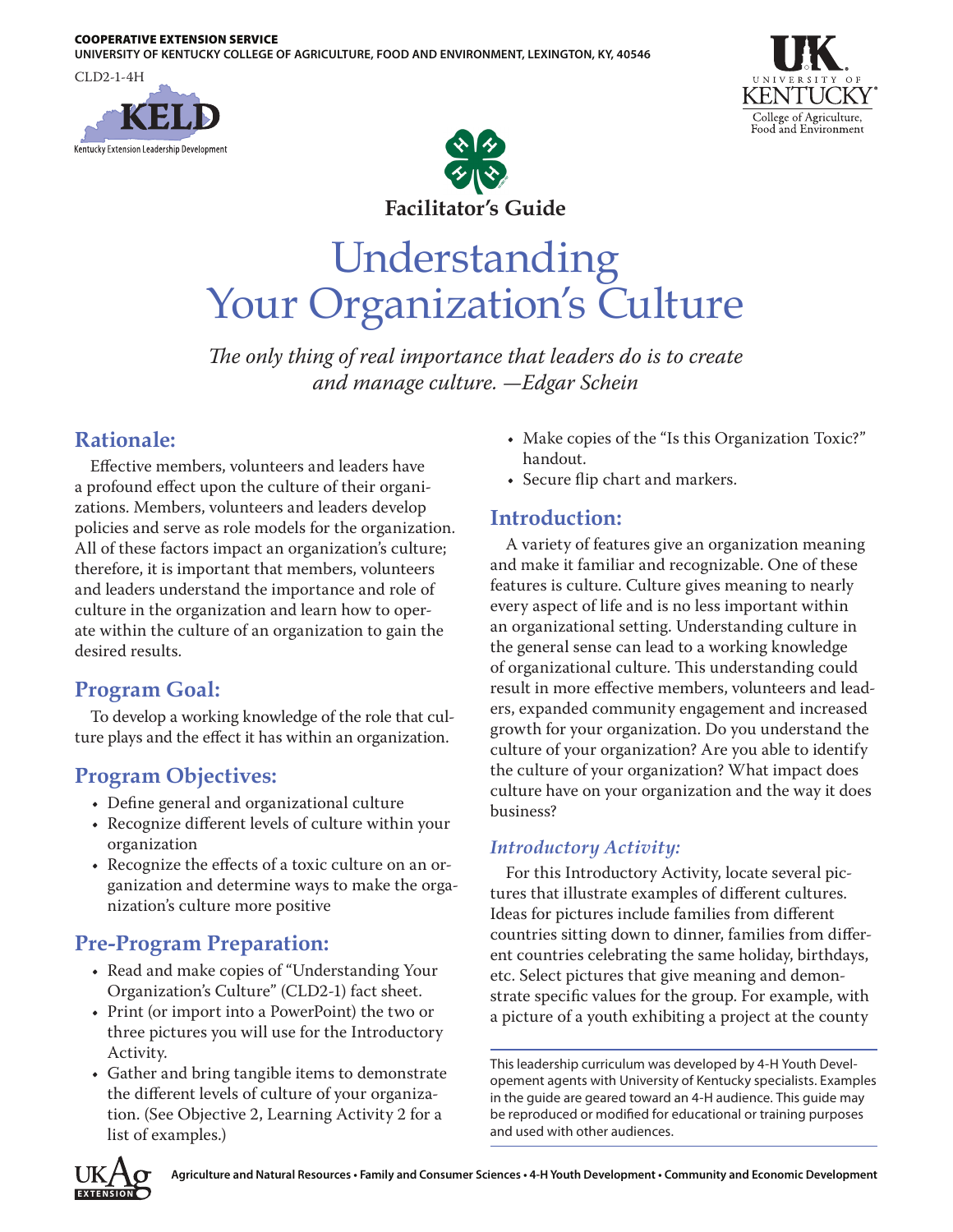fair you could discuss differences between rural, metropolitan and urban environments, issues of diversity, the types of values that families who participate in these activities hold, etc.) Examples of pictures can be found in *National Geographic, Life,* and the illustrations of Norman Rockwell, etc.

**Activity:** Ask participants to look at selected pictures. (If you have time, present these to the large group one at a time. If not, break into groups of four to five and give each group a picture). Pose the following questions to the group(s):

- Who are the people in the picture?
- What do you think they value? Why?
- What is the culture of this group?
- Does this group represent more than one culture?

**Share:** Individual and group values are part of culture. They help to give meaning to life. Move into Learning Activity 1.

#### **Objective 1: To describe general and organizational culture**

In general, culture is the shared beliefs and values that give meaning to life; those beliefs and values allow social groups to set norms and customs that shape everyday life.

#### *Learning Activity 1:*

Kentucky 4-H is unlike any other youth-serving organization in the United States; shared beliefs and values make the organization unique and different.

Have individuals pair up and develop a list of five beliefs or values unique to 4-H. Give the groups approximately five minutes, then ask each group to share one of their examples. Write these beliefs/values on a flip chart; repeat the process (as time permits) until you have developed a good list. Once you have a list of beliefs on the flip chart, pose the following question to the group: How do these beliefs/values affect the culture of 4-H?

Similarly, individual county 4-H programs exhibit their own unique cultures. Organizational culture is the set of shared values, goals and practices that give meaning to a population, family, group, organization or community. Some describe it as the personality of the population, family, group, organization or community.

Maintain the same groups as above. Have individuals talk and come up with three values/practices that define their organization and make it unique. Once everyone has shared, discuss the following question: How do these values affect the culture of your county 4-H program?

Bring the discussion to a close by discussing how different values/practices demonstrate the organizational culture of 4-H. If some of the values or practices seem out of place with the overall 4-H mission, it is important to note there may be a difference between promoted values and what is actually being demonstrated (the "talk" doesn't match the "walk"). Positive or negative, this can be a great introduction to a club visioning process.

#### **Objective 2: To recognize different levels of culture within your organization**

The culture of your organization has different levels, including:

- **• Artifacts:** Artifacts are those things that individuals see on the surface. Artifacts are tangible aspects that people see, hear or feel when interacting with an organization. You can identify organizational culture from the way employees dress, the way the furniture is arranged, and how employees, members, volunteers or leaders utilize artifacts when interacting with one another. Generally, artifacts of an organization are easy to observe, but it may be difficult for an outsider to decipher what they truly mean.
- **• Shared values:** Shared values are the significant values, morals or beliefs claimed to be especially important by members, volunteers and leaders in the organization. All deeper levels of organizational culture begin as a shared value and eventually become shared assumptions (over time, after repetition). For example, values such as trust, honesty or integrity play a strong role within the moral structure of many organizations.
- **• Basic assumptions:** Basic assumptions are largely unspoken, are developed over time through repetition, and are utilized to deal with situations or resolve problems within the organization. Rules, policies and procedures within an organization are based on shared assumptions that have developed within the organization's culture. A good example of shared assumptions within any group are the procedures or the precedents by which the organizations handle routine tasks, programs, projects or activities.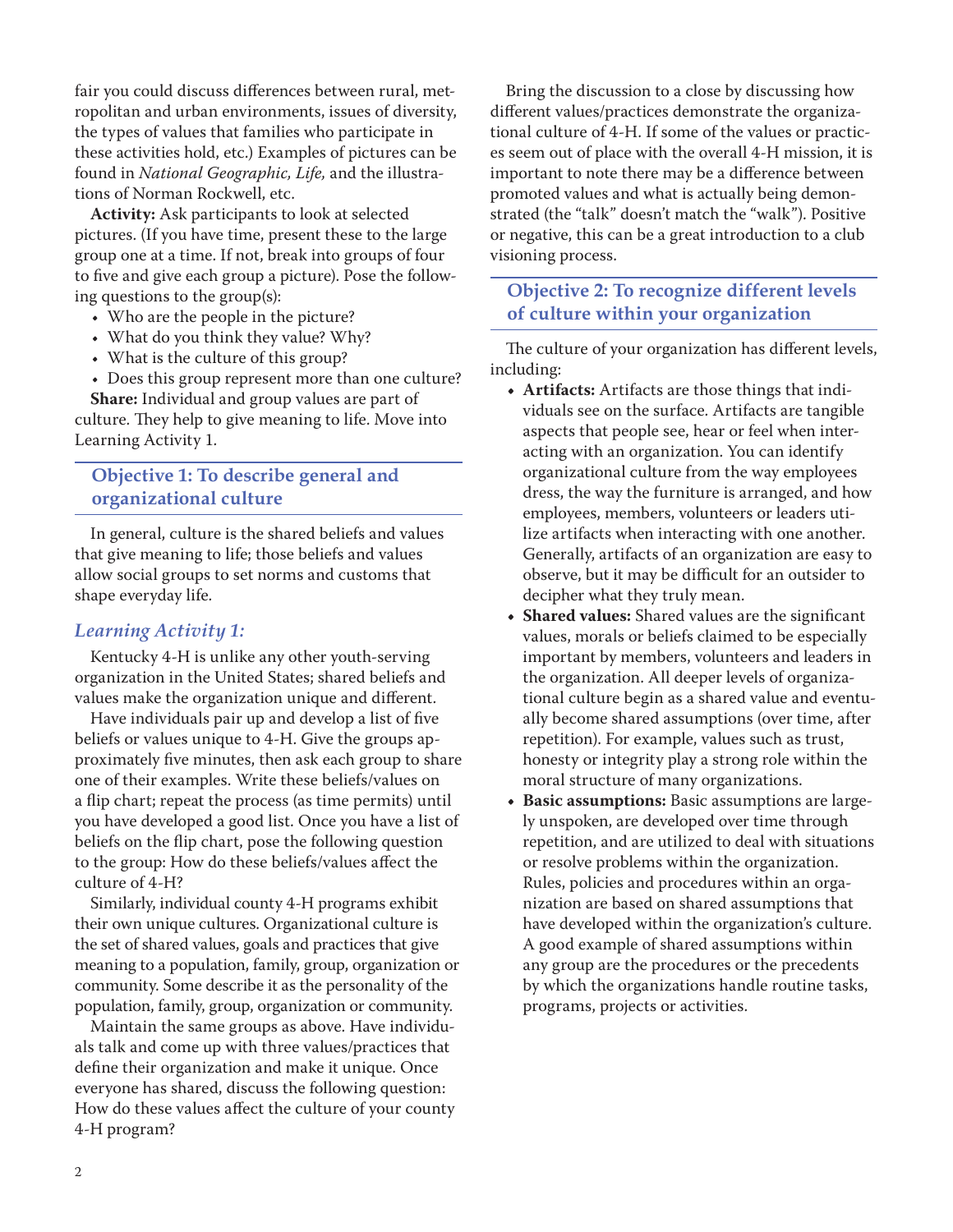#### *Learning Activity 2:*

It is important to have an understanding of how your organization's culture is demonstrated to others. It could mean the difference between a thriving organization that is attracting members, volunteers and leaders, and one that is struggling to survive.

As the facilitator, assemble and bring in a few tangible items from each level of culture. For example:

- **• Artifacts:** Gavel, 4-H Record Book, food
- **• Shared values**: 4-H pledge, 4-H motto
- **• Basic assumptions**: Distribute index cards to each person and ask them to write one of their basic assumptions about the 4-H program on each card.

Take a closer look at the artifacts brought to the meeting. Ask the individuals to identify the level of culture to which each artifact belongs. To do this, hold up each artifact individually and ask the audience to identify the appropriate cultural level. When finished, either write down or explain the correct answers.

Debrief with a discussion:

- How do these artifacts demonstrate the culture of our organization?
- Are all of the artifacts illustrative of our current culture? Should some be considered historical artifacts?
- Are there objects that aren't here (things we would like to be a part of illustrating our organizational culture)? How could we incorporate those artifacts into our culture?

#### **Objective 3: To recognize the effects of a toxic culture on an organization and to determine ways to make the organization's culture more positive**

To introduce the group to Learning Activity 3, ask them to decide if the organization's culture is positive or toxic. (Both you and your group members should decide if the culture of your organization is positive or toxic in order to get a clear picture of how all members see the overall group.) Some easy (but fun) ways to read your group's culture are:

- • List six adjectives that describe your organization.
- Think of a song that depicts the culture of your organization.
- Create a metaphor... "If my organization were an animal, it would be a \_\_\_\_\_\_\_\_\_\_\_\_\_, because…"
- Compile a history of your organization.
- Interview an older member of the organization and ask them to tell you their "4-H Story."

Give group members time to read your organization's culture. Once everyone is finished, have group members share their read on your organizational culture. Consider the effects of the health of your organization. (**Notes:** It's a good idea to have someone recording general thoughts/ideas so you can capture the overall feelings of the group. As previously mentioned, this activity is a fabulous introduction into a visioning process. It is also a great introduction to Learning Activity 3. However, don't feel pressured to move into Learning Activity 3; the read activity can stand alone.)

#### *Learning Activity 3:*

However it is illustrated, it will be fairly obvious if the culture of your group is positive or negative (toxic). Unfortunately, some groups experience a toxic culture—a culture that is lethal to the well-being of its members as well as to the overall success of the organization. Write the signs of a toxic culture on the flip chart:

- • Rampant gossip and/or rumors
- • Us vs. them mentality
- Retaining poor talent
- • Double standards for leadership (accountability, rewards)
- Inconsistency
- Ethical issues

Distribute the "Is This Organization Toxic?" handout. Give individuals five minutes to choose which organization is toxic and complete the worksheet.

Once individuals have finished, take time to review the worksheet. On a flip chart or whiteboard list the issues individuals identified; next to the issues, list the suggestions they have for improvement. Talk about the appropriateness of their suggestions, ask for their own personal examples, and discuss appropriate suggestions for improvement.

#### **Summary:**

Organizational culture is an important aspect that is often overlooked or misunderstood by members, volunteers and leaders. Having a strong organizational culture can mean stability for an organization; it gives the organization permanency and encourages it to look into the future. An effective leader will learn the basics of organizational culture and be able to recognize a toxic culture and understand how to influence their organization toward a successful future.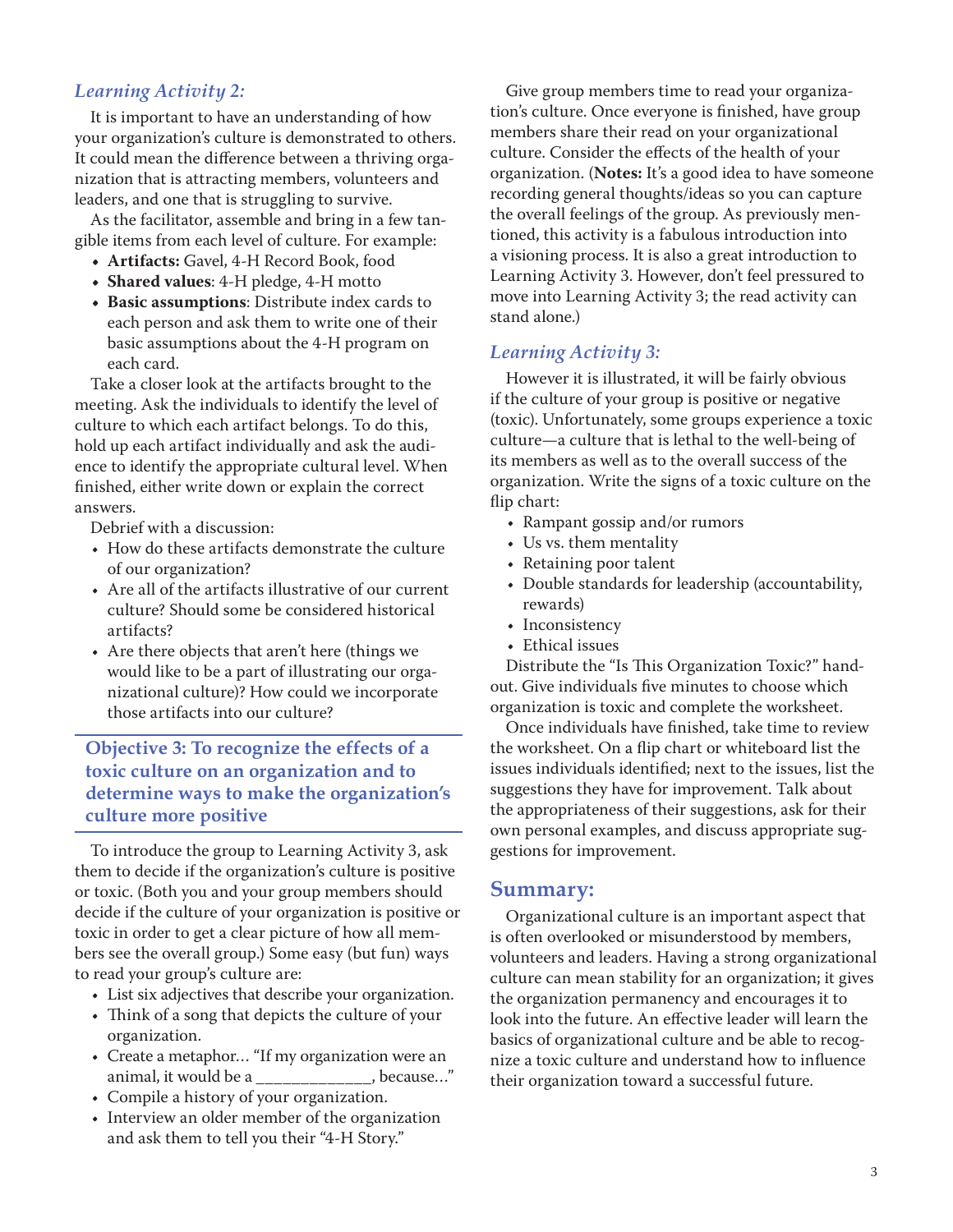#### **References:**

- Edmonds, C. (2010). *Creating a High Performance, Values-Aligned Culture*. Ken Blanchard Companies.
- Powell. W. (2011). Top 5 Signs of a Toxic Culture. The Leadership Advisor. Retrieved from: [http://www.](http://www.theleadershipadvisor.com/2011/05/12/top-5-signs-of-a-toxic-culture/) [theleadershipadvisor.com/2011/05/12/top-5-signs](http://www.theleadershipadvisor.com/2011/05/12/top-5-signs-of-a-toxic-culture/)[of-a-toxic-culture/.](http://www.theleadershipadvisor.com/2011/05/12/top-5-signs-of-a-toxic-culture/)
- Robbins, Stephen P., and Timothy A. Judge (2013). *Organizational Behavior.* Prentice Hall.
- Schein, E. (n.d.) *Organizational Culture & Leadership*. Retrieved from: [http://www.tnellen.com/ted/tc/](http://www.tnellen.com/ted/tc/schein.html) [schein.html](http://www.tnellen.com/ted/tc/schein.html).

Adapted by: Ken Culp, III, Principal Specialist for Volunteerism and Adjunct Associate Professor, Department of Family Sciences; Christy Eastwood, Boone County Extension Agent, 4-H Youth Development, and Susan Turner, Monroe County Extension Agent, 4-H Youth Development, from original materials developed by: Kristina G. Ricketts, Leadership Development Specialist, UK and Janet H. Johnson, Allen County Extension Agent, FCS

Educational programs of Kentucky Cooperative Extension serve all people regardless of race, color, age, sex, religion, disability, or national origin. Issued in furtherance of Cooperative Extension work,<br>Acts of May 8 and ment, Lexington, and Kentucky State University, Frankfort. Copyright © 2014 for materials developed by University of Kentucky Cooperative Extension. This publication may be reproduced in portions or its entirety for educational or nonprofit purposes only. Permitted users shall give credit to the author(s) and include this copyright notice. Publications are also available on the World Wide Web at www. ca.uky.edu.